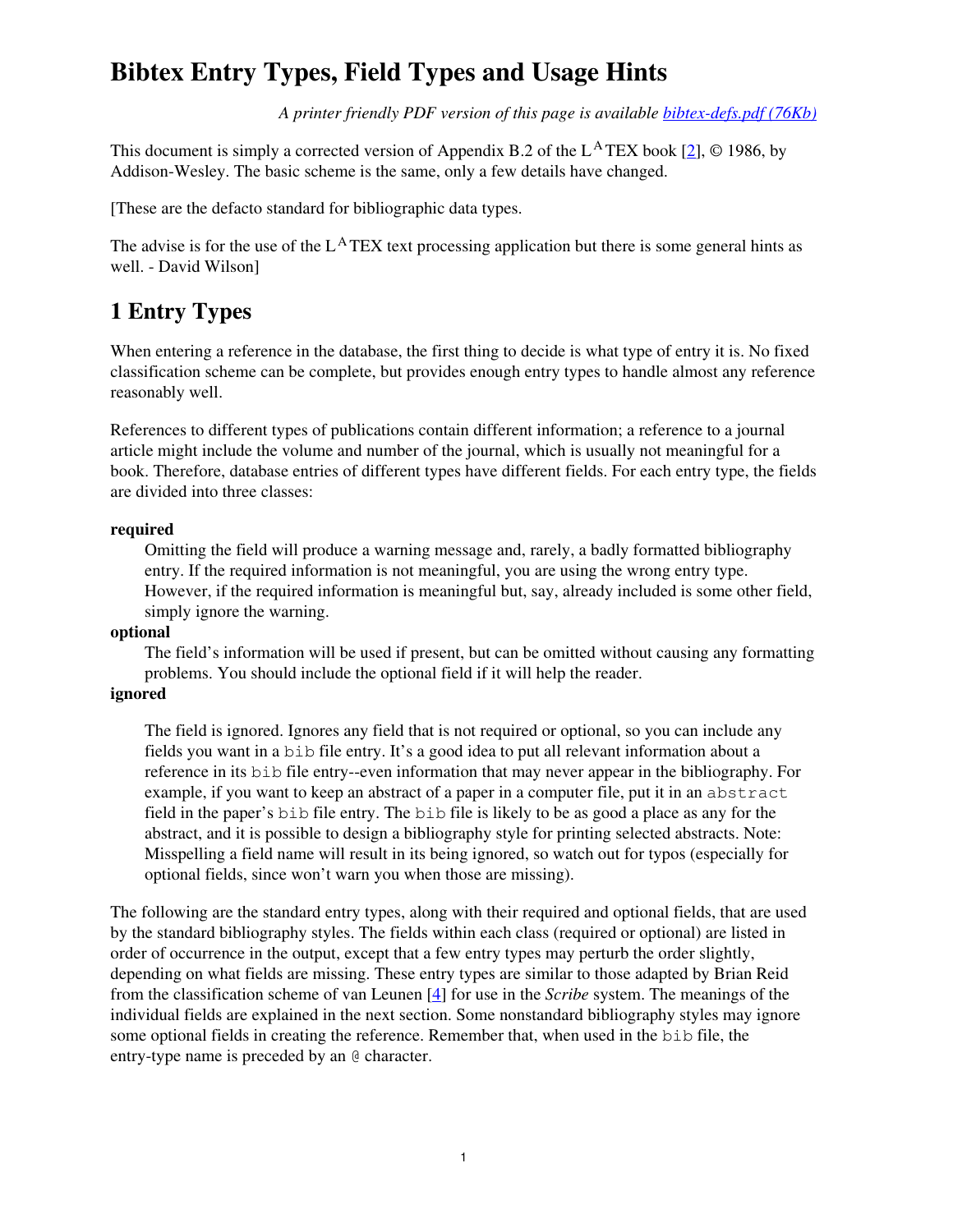#### **article**

An article from a journal or magazine. Required fields: author, title, journal, year.

Optional fields: volume, number, pages, month, note.

#### **book**

A book with an explicit publisher. Required fields: author or editor, title, publisher, year. Optional fields: volume or number, series, address, edition, month, note.

#### **booklet**

A work that is printed and bound, but without a named publisher or sponsoring institution. Required field: title. Optional fields: author, howpublished, address, month, year, note.

#### **conference**

The same as INPROCEEDINGS, included for *Scribe* compatibility.

#### **inbook**

A part of a book, which may be a chapter (or section or whatever) and/or a range of pages.

Required fields: author or editor, title, chapter and/or pages, publisher, year. Optional fields: volume or number, series, type, address, edition, month, note.

#### **incollection**

A part of a book having its own title. Required fields: author, title, booktitle, publisher, year. Optional fields: editor, volume or number, series, type, chapter, pages, address, edition, month, note.

#### **inproceedings**

An article in a conference proceedings. Required fields: author, title, booktitle, year. Optional fields: editor, volume or number, series, pages, address, month, organization, publisher, note.

#### **manual**

Technical documentation. Required field: title. Optional fields: author, organization, address, edition, month, year, note.

#### **mastersthesis**

A Master's thesis. Required fields: author, title, school, year. Optional fields: type, address, month, note.

#### **misc**

Use this type when nothing else fits. Required fields: none. Optional fields: author, title, howpublished, month, year, note.

#### **phdthesis**

A PhD thesis. Required fields: author, title, school, year. Optional fields: type, address, month, note.

#### **proceedings**

The proceedings of a conference. Required fields: title, year. Optional fields: editor, volume or number, series, address, month, organization, publisher, note.

#### **techreport**

A report published by a school or other institution, usually numbered within a series. Required fields: author, title, institution, year. Optional fields: type, number, address, month, note.

#### **unpublished**

A document having an author and title, but not formally published. Required fields: author, title, note. Optional fields: month, year.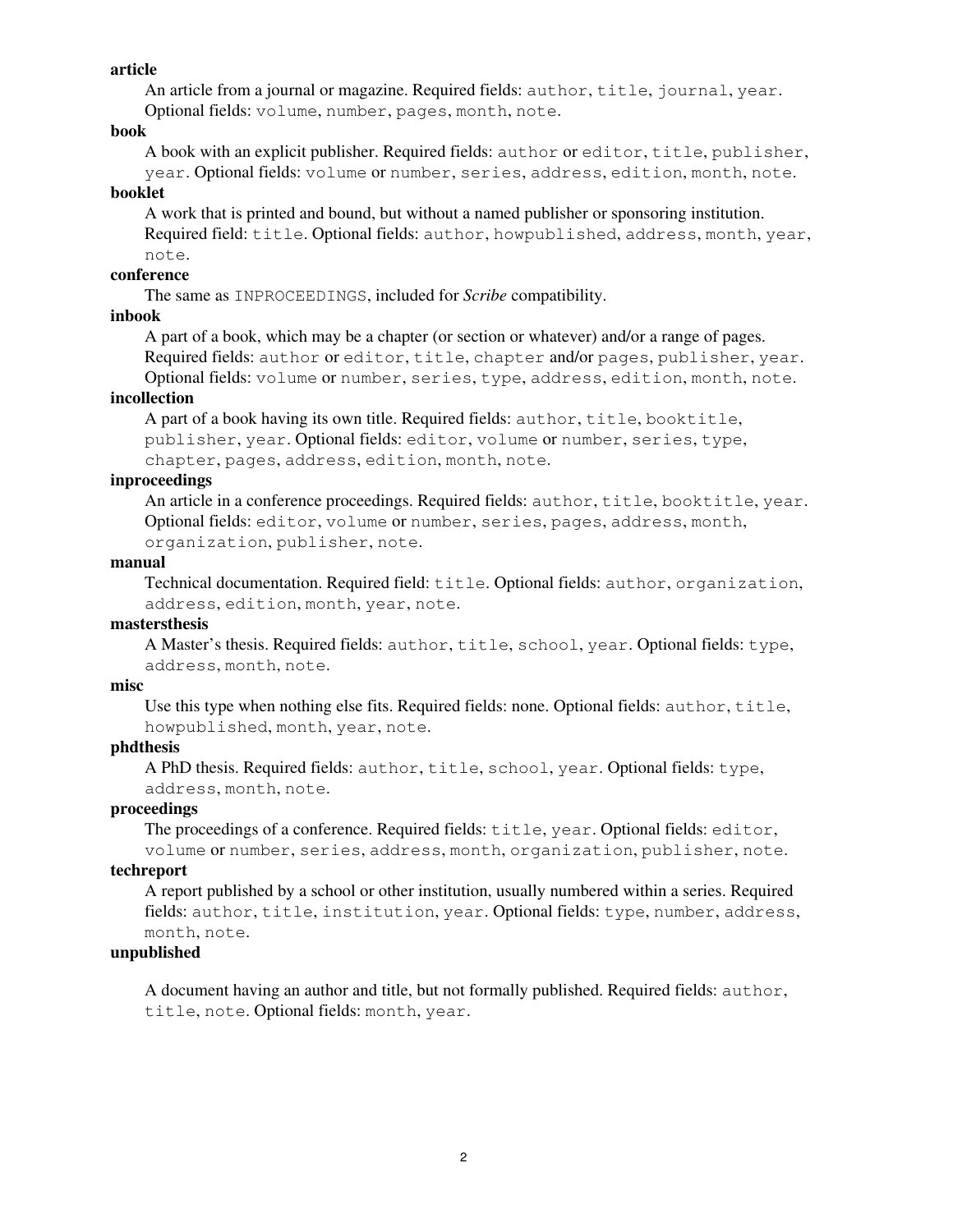In addition to the fields listed above, each entry type also has an optional key field, used in some styles for alphabetizing, for cross referencing, or for forming a \bibitem label. You should include a key field for any entry whose ''author'' information is missing; the ''author'' information is usually the author field, but for some entry types it can be the editor or even the organization field (Section 4 describes this in more detail). Do not confuse the  $key$  field with the key that appears in the \cite command and at the beginning of the database entry; this field is named ''key'' only for compatibility with *Scribe*.

Top of Page

## **2 Fields**

Below is a description of all fields recognized by the standard bibliography styles. An entry can also contain other fields, which are ignored by those styles.

#### **address**

Usually the address of the publisher or other type of institution. For major publishing houses, van Leunen recommends omitting the information entirely. For small publishers, on the other hand, you can help the reader by giving the complete address.

#### **annote**

An annotation. It is not used by the standard bibliography styles, but may be used by others that produce an annotated bibliography.

#### **author**

The name(s) of the author(s), in the format described in the  $L^{\text{A}}$  TEX book.

#### **booktitle**

Title of a book, part of which is being cited. See the L <sup>A</sup> TEX book for how to type titles. For book entries, use the title field instead.

#### **chapter**

A chapter (or section or whatever) number.

#### **crossref**

The database key of the entry being cross referenced.

#### **edition**

The edition of a book--for example, ''Second''. This should be an ordinal, and should have the first letter capitalized, as shown here; the standard styles convert to lower case when necessary.

#### **editor**

Name(s) of editor(s), typed as indicated in the  $L^{\text{A}}$  TEX book. If there is also an author field,

then the editor field gives the editor of the book or collection in which the reference appears. **howpublished**

How something strange has been published. The first word should be capitalized.

#### **institution**

The sponsoring institution of a technical report.

### **journal**

A journal name. Abbreviations are provided for many journals; see the *Local Guide*.

#### **key**

Used for alphabetizing, cross referencing, and creating a label when the ''author'' information (described in Section 4) is missing. This field should not be confused with the key that appears in the  $\c{$ i \text{te command} and at the beginning of the database entry.}

#### **month**

The month in which the work was published or, for an unpublished work, in which it was written. You should use the standard three-letter abbreviation, as described in Appendix B.1.3 of the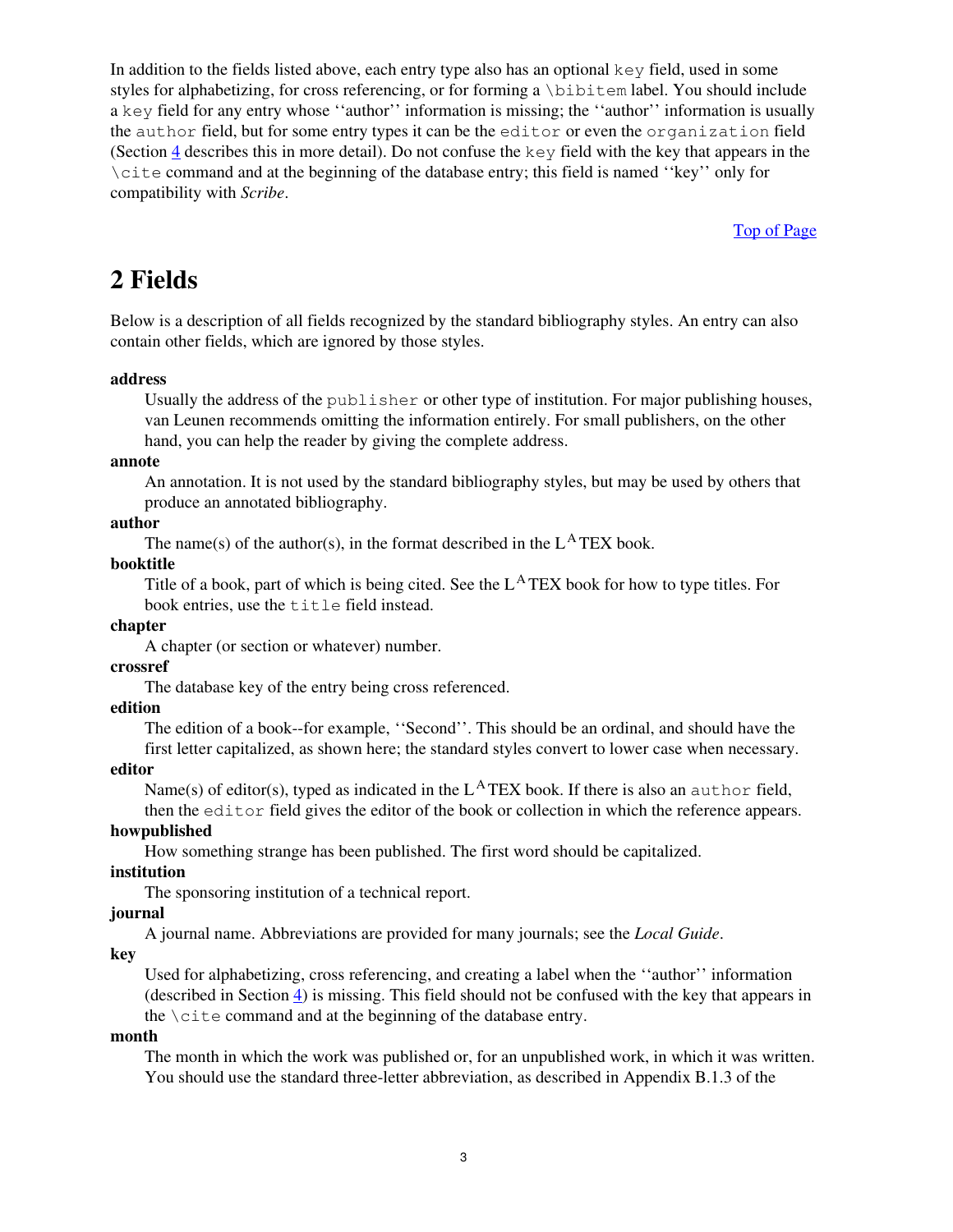L<sup>A</sup>TEX book.

**note**

Any additional information that can help the reader. The first word should be capitalized.

#### **number**

The number of a journal, magazine, technical report, or of a work in a series. An issue of a journal or magazine is usually identified by its volume and number; the organization that issues a technical report usually gives it a number; and sometimes books are given numbers in a named series.

#### **organization**

The organization that sponsors a conference or that publishes a manual.

**pages**

One or more page numbers or range of numbers, such as  $42-111$  or 7, 41, 73-97 or  $43+$  (the '+' in this last example indicates pages following that don't form a simple range). To make it easier to maintain *Scribe*-compatible databases, the standard styles convert a single dash (as in  $7-33$ ) to the double dash used in TEX to denote number ranges (as in  $7-33$ ).

**publisher**

The publisher's name.

#### **school**

The name of the school where a thesis was written.

#### **series**

The name of a series or set of books. When citing an entire book, the the  $\text{title}$  field gives its title and an optional series field gives the name of a series or multi-volume set in which the book is published.

**title**

The work's title, typed as explained in the L<sup>A</sup>TEX book.

**type**

The type of a technical report--for example, ''Research Note''.

#### **volume**

The volume of a journal or multivolume book.

**year**

The year of publication or, for an unpublished work, the year it was written. Generally it should consist of four numerals, such as 1984, although the standard styles can handle any year whose last four nonpunctuation characters are numerals, such as '(about 1984)'.

#### Top of Page

# **3 Helpful Hints**

This section gives some random tips that aren't documented elsewhere, at least not in this detail. They are, roughly, in order of least esoteric to most. First, however, a brief spiel.

I understand that there's often little choice in choosing a bibliography style--journal says you must use 2018;style2019; and that's that. If you have a choice, however, I strongly recommend that you choose something like the plain standard style. Such a style, van Leunen  $[4]$  argues convincingly, encourages better writing than the alternatives--more concrete, more vivid.

*The Chicago Manual of Style* [1], on the other hand, espouse the author-date system, in which the citation might appear in the text as '(Jones, 1986)'. I argue that this system, besides cluttering up the text with information that may or may not be relevant, encourages the passive voice and vague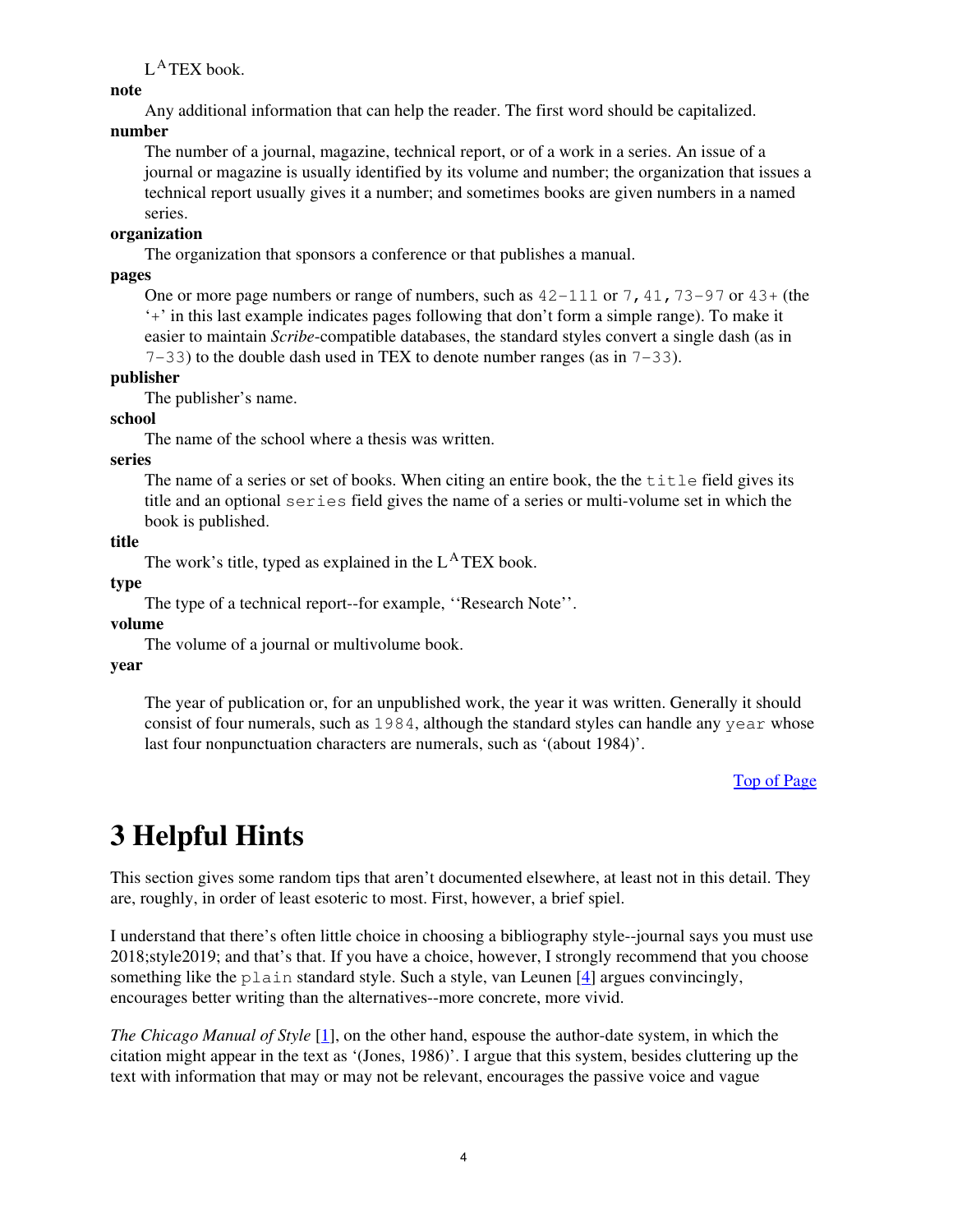writing. Furthermore the strongest arguments for using the author-date system--like ''it's the most practical''--fall flat on their face with the advent of computer-typesetting technology. For instance the *Chicago Manual* contains, right in the middle of page 401, this anachronism: ''The chief disadvantage of [a style like plain] is that additions or deletions cannot be made after the manuscript is typed without changing numbers in both text references and list." L<sup>A</sup>TEX, obviously, sidesteps the disadvantage.

Finally, the logical deficiencies of the author-date style are quite evident once you've written a program to implement it. For example, in a large bibliography, using the standard alphabetizing scheme, the entry for '(Aho et al., 1983b)' might be half a page later than the one for '(Aho et al., 1983a)'. Fixing this problem results in even worse ones. What a mess. (I have, unfortunately, programmed such a style, and if you're saddled with an unenlightened publisher or if you don't buy my propaganda, it's available from the Rochester style collection.)

Ok, so the spiel wasn't very brief; but it made me feel better, and now my blood pressure is back to normal. Here are the tips for using with the standard styles (although many of them hold for nonstandard styles, too).

- 1. With 's style-designing language you can program general database manipulations, in addition to bibliography styles. For example it's a fairly easy task for someone familiar with the language to produce a database-key/author index of all the entries in a database. Consult the *Local Guide* to see what tools are available on your system.
- 2. The standard style's thirteen entry types do reasonably well at formatting most entries, but no scheme with just thirteen formats can do everything perfectly. Thus, you should feel free to be creative in how you use these entry types (but if you have to be too creative, there's a good chance you're using the wrong entry type).
- 3. Don't take the field names too seriously. Sometimes, for instance, you might have to include the publisher's address along with the publisher's name in the publisher field, rather than putting it in the address field. Or sometimes, difficult entries work best when you make judicious use of the note field.
- 4. Don't take the warning messages too seriously. Sometimes, for instance, the year appears in the title, as in *The 1966 World Gnus Almanac*. In this case it's best to omit the year field and to ignore 's warning message.
- 5. If you have too many names to list in an author or editor field, you can end the list with ''and others''; the standard styles appropriately append an ''et al.''
- 6. In general, if you want to keep from changing something to lower case, you enclose it in braces. You might not get the effect you want, however, if the very first character after the left brace is a backslash. The ''special characters'' item later in this section explains.
- 7. For *Scribe* compatibility, the database files allow an @COMMENT command; it's not really needed because

allows in the database files any comment that's not within an entry. If you want to comment out an entry, simply remove the '@' character preceding the entry type.

8. The standard styles have journal abbreviations that are computer-science oriented; these are in the style files primarily for the example. If you have a different set of journal abbreviations, it's sensible to put them in @STRING commands in their own database file and to list this database file as an argument to  $L^ATEX$ 's  $\bibliography$  command (but you should list this argument before the ones that specify real database entries).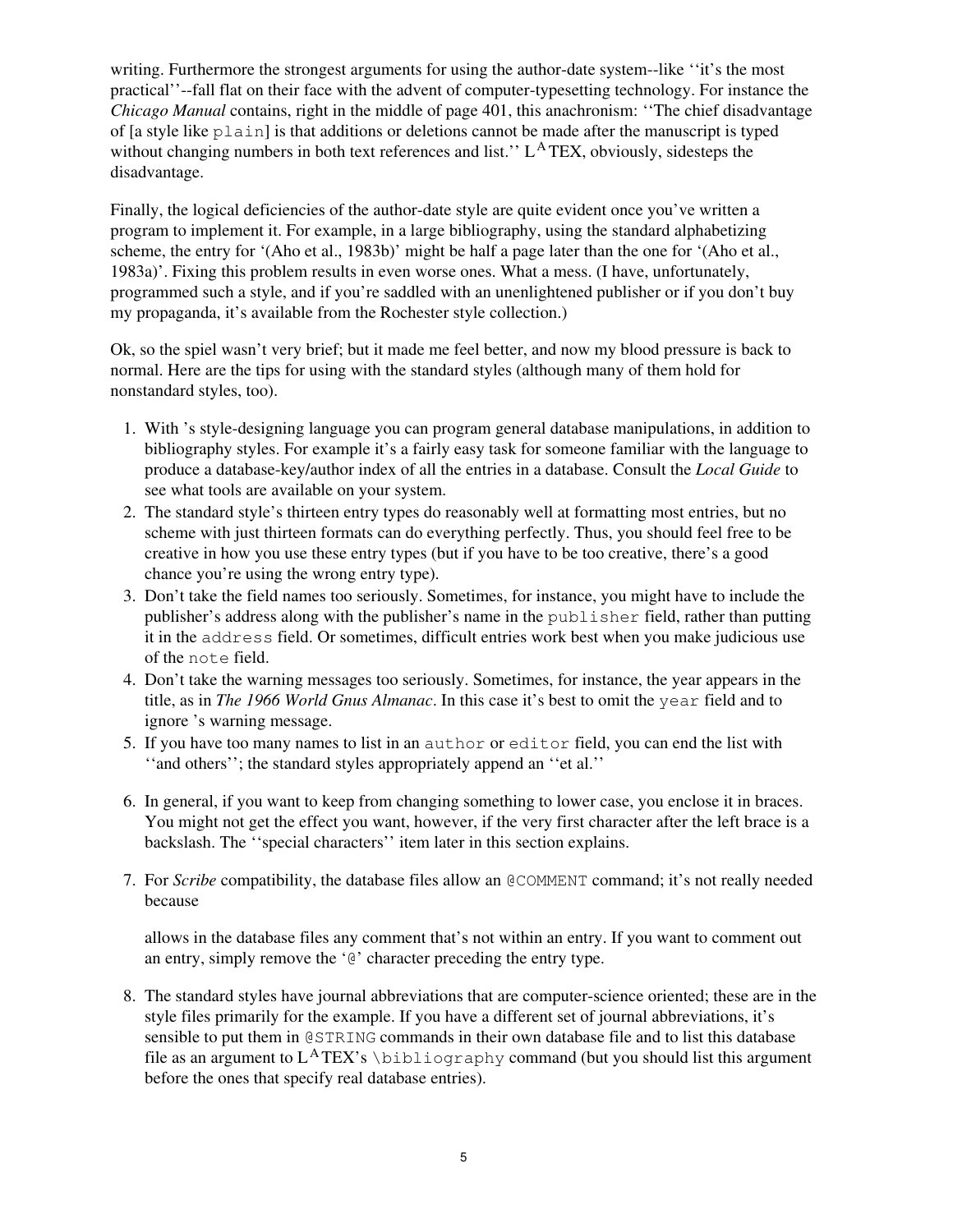9. It's best to use the three-letter abbreviations for the month, rather than spelling out the month yourself. This lets the bibliography style be consistent. And if you want to include information for the day of the month, the month field is usually the best place. For example

month =  $\text{jul}$  # "~4,"

will probably produce just what you want.

10.

#### Top of Page

11. If you're using the unsrt style (references are listed in order of citation) along with the  $\in$   $\{ * \}$  feature (all entries in the database are included), the placement of the \nocite{\*} command within your document file will determine the reference order. According to the rule given in Section 2.1: If the command is placed at the beginning of the document, the entries will be listed in exactly the order they occur in the database; if it's placed at the end, the entries that you explicitly \cite or \nocite will occur in citation order, and the remaining database entries will be in database order.

12. For theses, van Leunen recommends not giving the school's department after the name of the degree, since schools, not departments, issue degrees. If you really think that giving the department information will help the reader find the thesis, put that information in the address field.

13. The MASTERSTHESIS and PHDTHESIS entry types are so named for *Scribe* compatibility; MINORTHESIS and MAJORTHESIS probably would have been better names. Keep this in mind when trying to classify a non-U.S. thesis.

14. Here's yet another suggestion for what to do when an author's name appears slightly differently in two publications. Suppose, for example, two journals articles use these fields.

```
 author = "Donald E. Knuth"
 . . .
    author = "D. E. Knuth"
```
There are two possibilities. You could (1) simply leave them as is, or (2) assuming you know for sure that these authors are one and the same person, you could list both in the form that the author prefers (say, 'Donald E. Knuth'). In the first case, the entries might be alphabetized incorrectly, and in the second, the slightly altered name might foul up somebody's electronic library search. But there's a third possibility, which is the one I prefer. You could convert the second journal's field to

```
author = "D[onald] E. Knuth"
```
This avoids the pitfalls of the previous two solutions, since alphabetizes this as if the brackets weren't there, and since the brackets clue the reader in that a full first name was missing from the original. Of course it introduces another pitfall--'D[onald] E. Knuth' looks ugly--but in this case I think the increase in accuracy outweighs the loss in aesthetics.

- 15. L<sup>A</sup>TEX's comment character ' $\frac{1}{6}$ ' is not a comment character in the database files.
- 16. Here's a more complete description of the ''author'' information referred to in previous sections. For most entry types the ''author'' information is simply the author field. However: For the BOOK and INBOOK entry types it's the author field, but if there's no author then it's the editor field; for the MANUAL entry type it's the author field, but if there's no author then it's the organization field; and for the PROCEEDINGS entry type it's the editor field, but if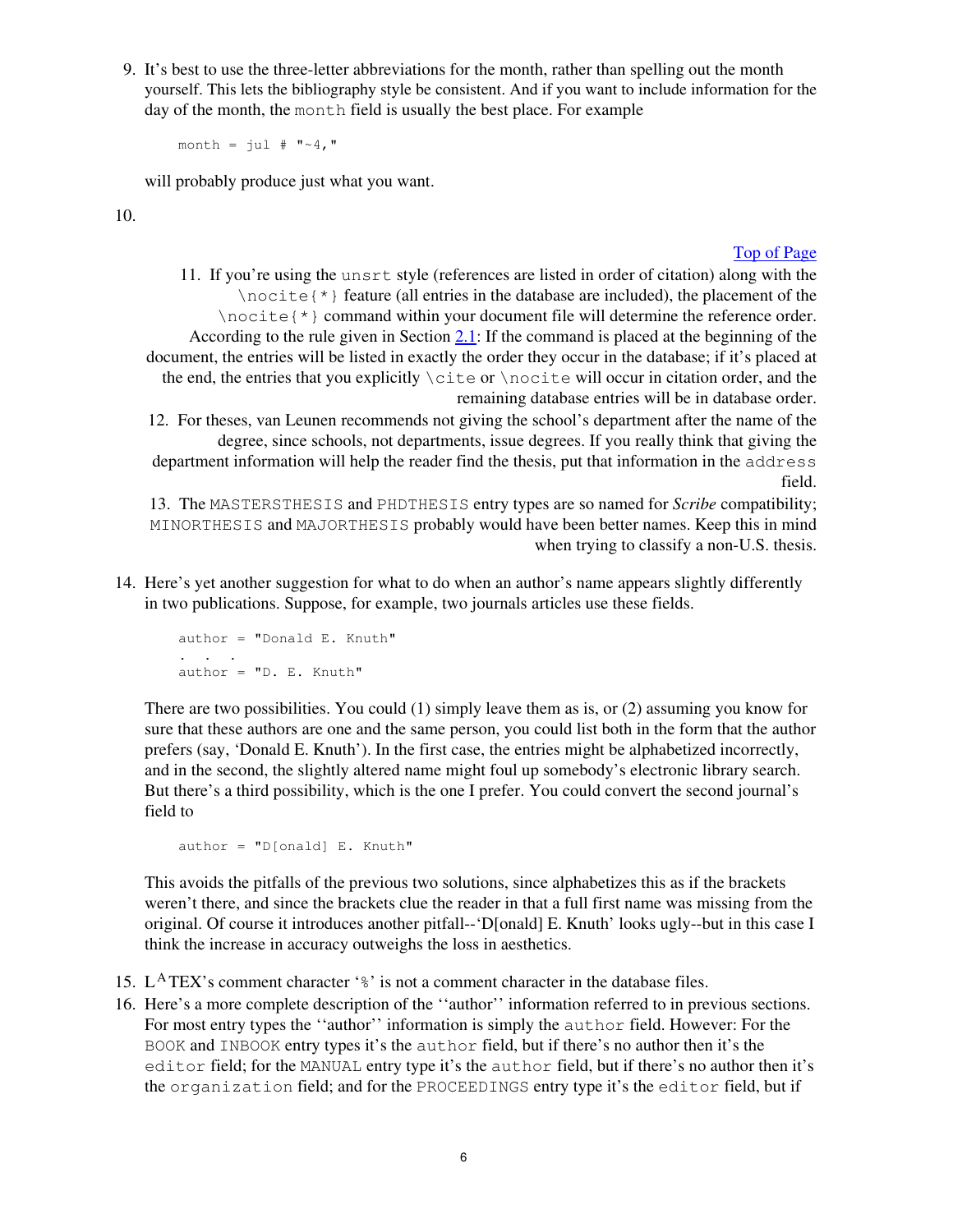there's no editor then it's the organization field.

17. When creating a label, the alpha style uses the ''author'' information described above, but with a slight change--for the MANUAL and PROCEEDINGS entry types, the key field takes precedence over the organization field. Here's a situation where this is useful.

```
organization = "The Association for Computing Machinery",
key = "ACM"
```
Without the key field, the alpha style would make a label from the first three letters of information in the organization field; alpha knows to strip off the 'The ', but it would still form a label like '[Ass86]', which, however intriguing, is uninformative. Including the key field, as above, would yield the better label '[ACM86]'.

You won't always need the key field to override the organization, though: With

organization = "Unilogic, Ltd.",

for instance, the alpha style would form the perfectly reasonable label '[Uni86]'.

18. Section 2.1 discusses accented characters. To , an accented character is really a special case of a ''special character'', which consists of everything from a left brace at the top-most level, immediately followed by a backslash, up through the matching right brace. For example in the field

author = "\AA{ke} {Jos{\'{e}} {\'{E}douard} G{\"o}del"

there are just two special characters, '{\'{E}douard}' and '{\"o}' (the same would be true if the pair of double quotes delimiting the field were braces instead). In general,

will not do any processing of a TEX or L<sup>A</sup>TEX control sequence inside a special character, but it *will* process other characters. Thus a style that converts all titles to lower case would convert

```
 The {\TeX BOOK\NOOP} Experience
```
to

The {\TeX book\NOOP} experience

(the 'The' is still capitalized because it's the first word of the title). This special-character scheme is useful for handling accented characters, for getting 's alphabetizing to do what you want, and, since counts an entire special character as just one letter, for stuffing extra characters inside labels. The file XAMPL. BIB distributed with gives examples of all three uses.

19. This final item of the section describes 's names (which appear in the author or editor field) in slightly more detail than what appears in Appendix B of the  $L^{\text{A}}$  TEX book. In what follows, a ''name'' corresponds to a person. (Recall that you separate multiple names in a single field with the word ''and'', surrounded by spaces, and not enclosed in braces. This item concerns itself with the structure of a single name.)

Each name consists of four parts: First, von, Last, and Jr; each part consists of a (possibly empty) list of name-tokens. The Last part will be nonempty if any part is, so if there's just one token, it's always a Last token.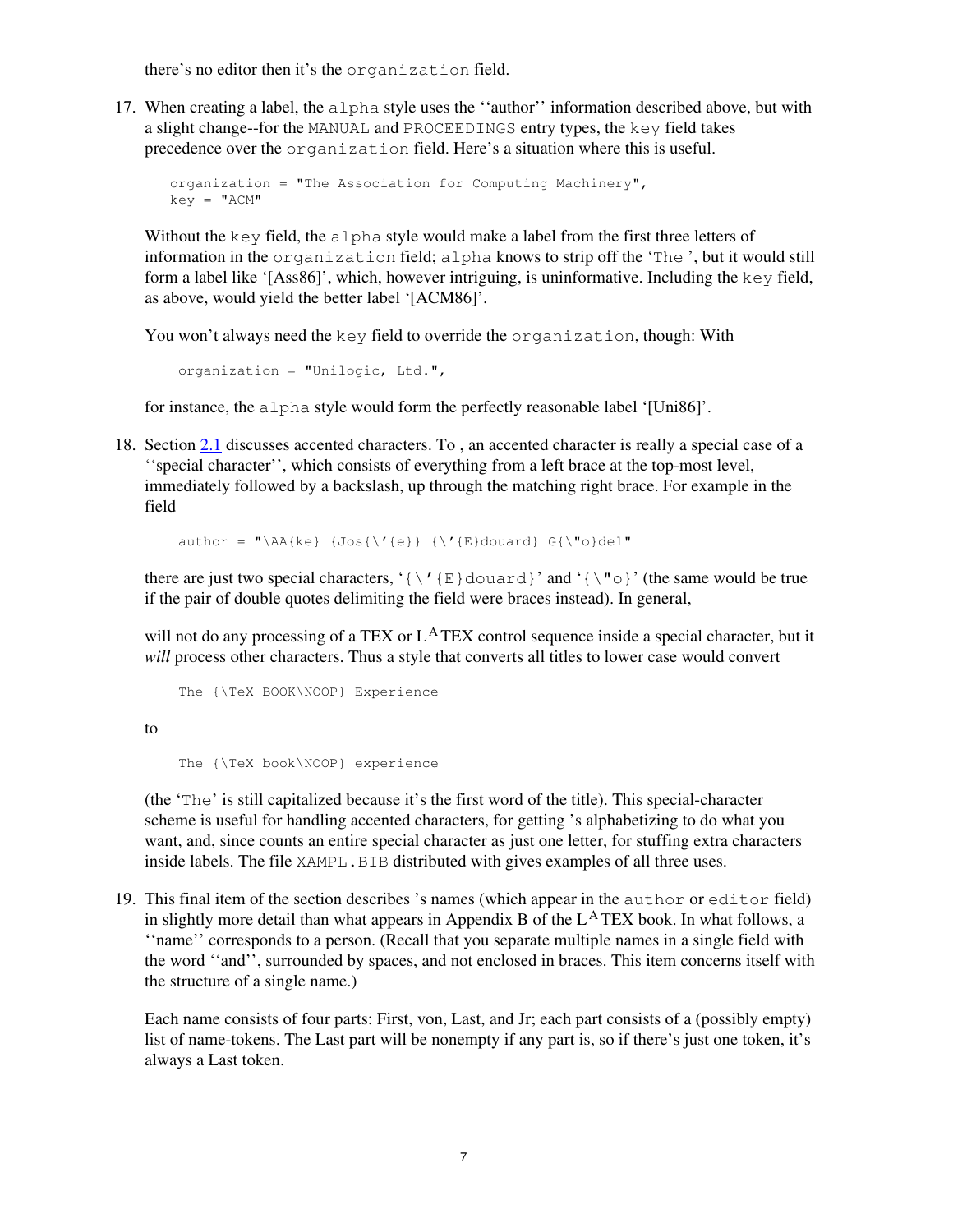Recall that Per Brinch Hansen's name should be typed

"Brinch Hansen, Per"

The First part of his name has the single token ''Per''; the Last part has two tokens, ''Brinch'' and ''Hansen''; and the von and Jr parts are empty. If you had typed

```
 "Per Brinch Hansen"
```
instead, would (erroneously) think ''Brinch'' were a First-part token, just as ''Paul'' is a First-part token in ''John Paul Jones'', so this erroneous form would have two First tokens and one Last token.

Here's another example:

"Charles Louis Xavier Joseph de la Vall{\'e}e Poussin"

This name has four tokens in the First part, two in the von, and two in the Last. Here

knows where one part ends and the other begins because the tokens in the von part begin with lower-case letters.

In general, it's a von token if the first letter at brace-level 0 is in lower case. Since technically everything in a ''special character'' is at brace-level 0, you can trick

into thinking that a token is or is not a von token by prepending a dummy special character whose first letter past the TEX control sequence is in the desired case, upper or lower.

To summarize,

allows three possible forms for the name:

```
 "First von Last"
 "von Last, First"
 "von Last, Jr, First"
```
You may almost always use the first form; you shouldn't if either there's a Jr part, or the Last part has multiple tokens but there's no von part.

Top of Page

### **Bibliography**

1

*The Chicago Manual of Style*, pages 400-401. University of Chicago Press, thirteenth edition, 1982.

2

Leslie Lamport. L <sup>A</sup> TEX: *A Document Preparation System*. Addison-Wesley, 1986.